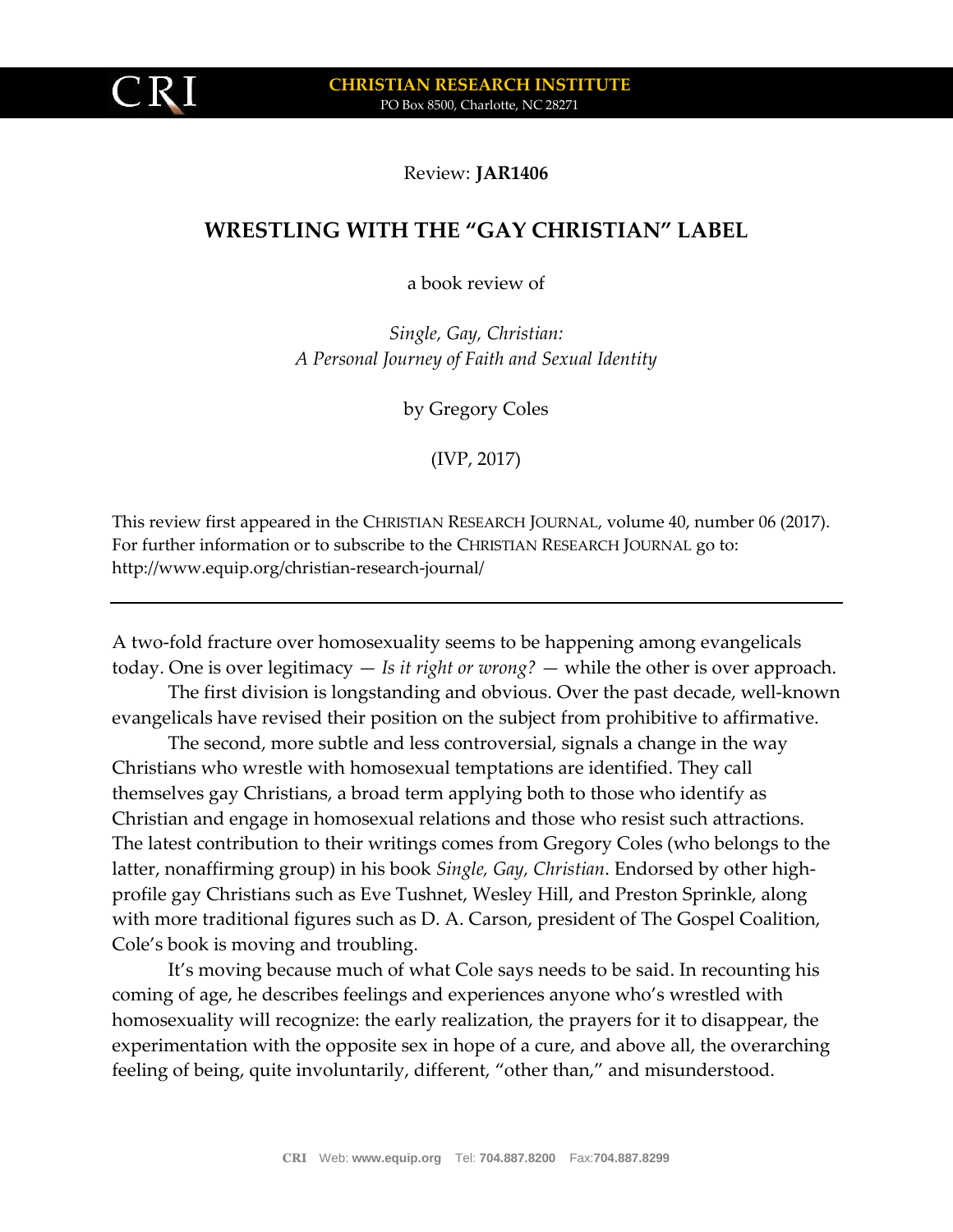Also, the contemporary church needs to be reminded of many assertions he makes. People do not choose to be attracted to the same sex (though they surely choose whether or not to express those attractions); repenting of homosexual behavior does not guarantee complete relief of homosexual temptations; celibacy is a highly commended biblical option: single Christians should not be viewed as inherently incomplete. These are all points Cole raises, and he raises them well.

The disturbing element of the book begins with its title. From the beginning of my read, I found myself asking aloud, "Is it ever biblical to identify oneself by a sinful tendency or to label that tendency with a positive term such as *gay*?"

No doubt an honest admission of sexual temptations is a good thing, whether homosexual or heterosexual in nature. James encourages us to confess our faults to one another (James 5:16); Paul admitted an area of weakness (2 Cor. 12) and disclosed his strict self-watch over his body (1 Cor. 9:27). A Christian who experiences attractions to the same sex should do no less. But nowhere in Scripture do we see encouragement to self-identify by such attractions. Indeed, the term "gay" denotes "good," and when we adopt good labels for sinful tendencies, that adoption can erode our conviction that the tendencies are sinful.

Such was the case with Christian blogger Monica Gee, whose marriage to a man self-identifying as a gay Christian recently ended. Looking back on her husband's decision to adopt such a label, and the path to which it eventually took him, she writes, "I think we were wrong. Not for getting married, not for attempting to stay married, not for pursuing Christ and forsaking all others. Those things were right, and I wholeheartedly believe our marriage could have survived based on that foundation. But we were wrong to embrace 'being gay' as an identity."<sup>1</sup>

This approach of labeling Christians who experience homosexual temptations as "gay" is growing in acceptance among churches that are otherwise doctrinally sound. Yet if we encourage such believers to "come out" as "gay Christians" who find community and identity based on such temptations, are we not establishing within the church a sanitized version of a gay pride parade? Should we therefore be surprised when their identification with their homosexuality morphs into approval of it, as this man's did?

*Single, Gay, Christian* reminds us, inadvertently, that confession of sinful behavior is a mandate, and confession of sinful tendencies is useful. But identification with them, combined with minimization of their sinfulness, seems neither biblical nor expedient. — *Joe Dallas*

**Joe Dallas** is the program director of Genesis Counseling in Tustin, California, a Christian counseling service to men dealing with sexual addiction, homosexuality, and other sexual/relational problems. He is a member of the American Association of Christian Counselors and is the author of several books on human sexuality, including *Speaking of Homosexuality* (Baker Books, 2016).